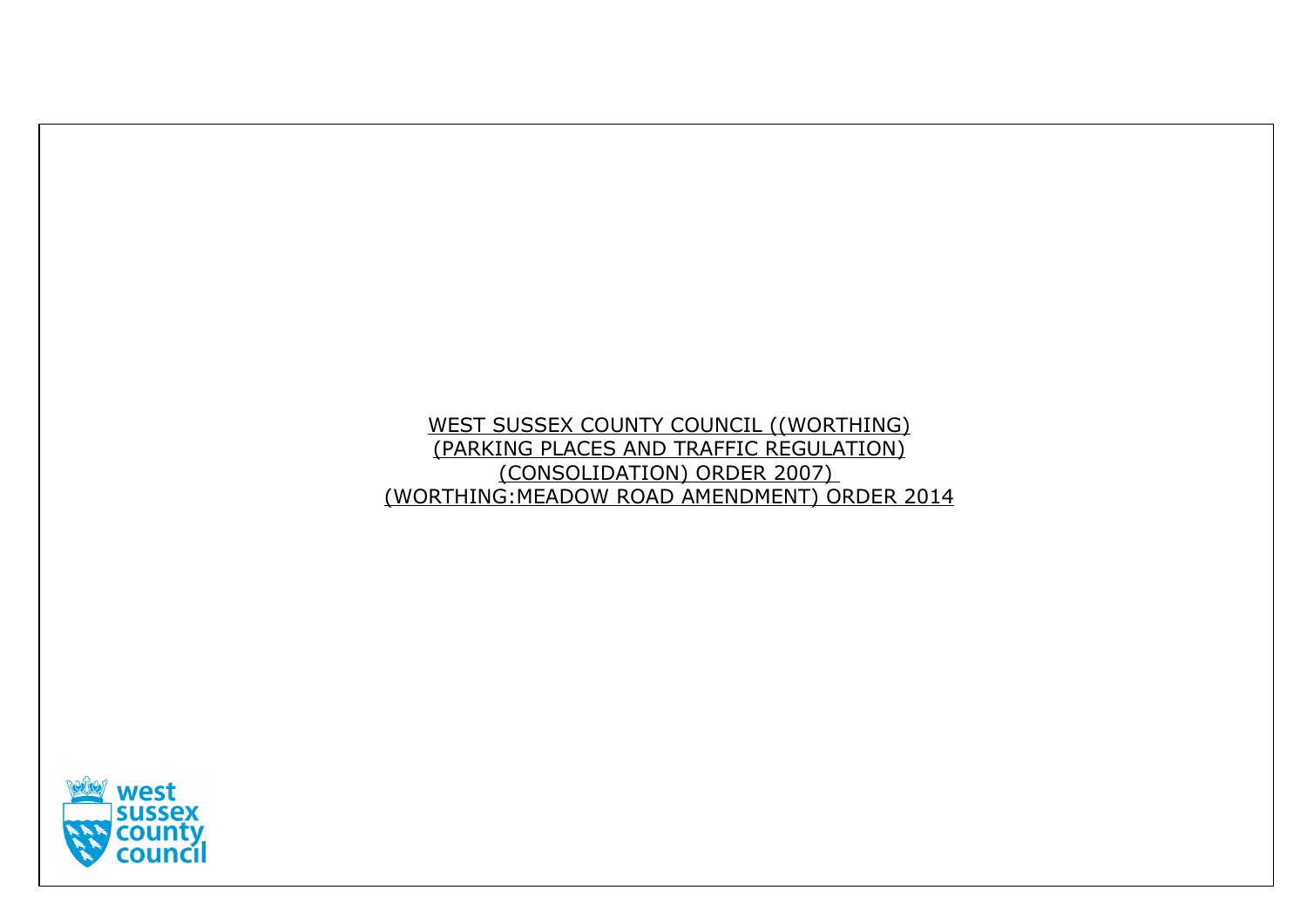

## **WORTHING: LOCATION OF WAITING RESTRICTIONS**

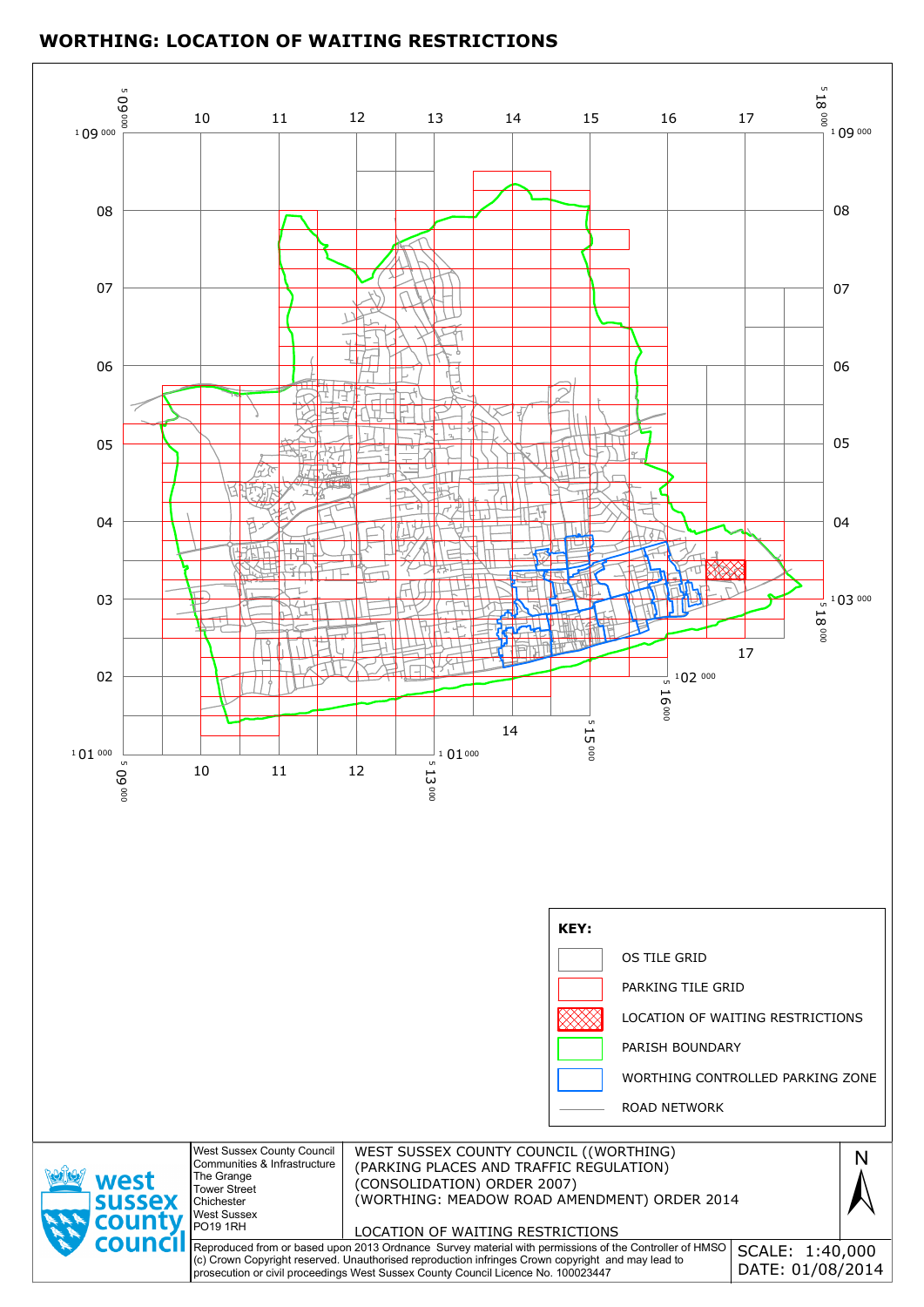$305^\circ$ 

#### **WEST SUSSEX COUNTY COUNCIL** ((WORTHING) (PARKING PLACES & TRAFFIC REGULATION) (CONSOLIDATION) ORDER 2007)

### (WORTHING: MEADOW ROAD AMENDMENT) ORDER 2014

West Sussex County Council in exercise of their powers under Sections 1 (1) 2  $(1)$  and  $(2)$ , 4  $(2)$ , 45, 46, 49 and 53 and Part IV of Schedule 9 of the Road Traffic Regulation Act 1984 ("the Act") as amended and of all other enabling powers and after consultation with the Chief Officer of Police in accordance with Part III of Schedule 9 to the Act hereby make the following Order:-

- 1. This Order shall come into operation on the First day of August 2014 and may be cited as "West Sussex County Council ((Worthing) (Parking Places & Traffic Regulation) (Consolidation) Order 2007) (Worthing: Meadow Road Amendment) Order 2014".
- 2. The "West Sussex County Council (Worthing) (Parking Places & Traffic Regulation) (Consolidation) Order 2007" is hereby amended by the insertion of the plan specified in the Schedule to this Order, attached hereto.

#### **SCHEDULE** Plan to be Inserted

TQ1603SEN (Issue Number 1)

١

 $\mathcal{E}$ 

 $\mathcal{E}$ 

THE Common Seal of THE WEST SUSSEX COUNTY COUNCIL was hereto affixed the THATY FIRST 2014 day of  $J \cup L \neq$ 

Authorised Signatory **WOR9004-MM** 



OG/OR DELEGATED AUTHORITY